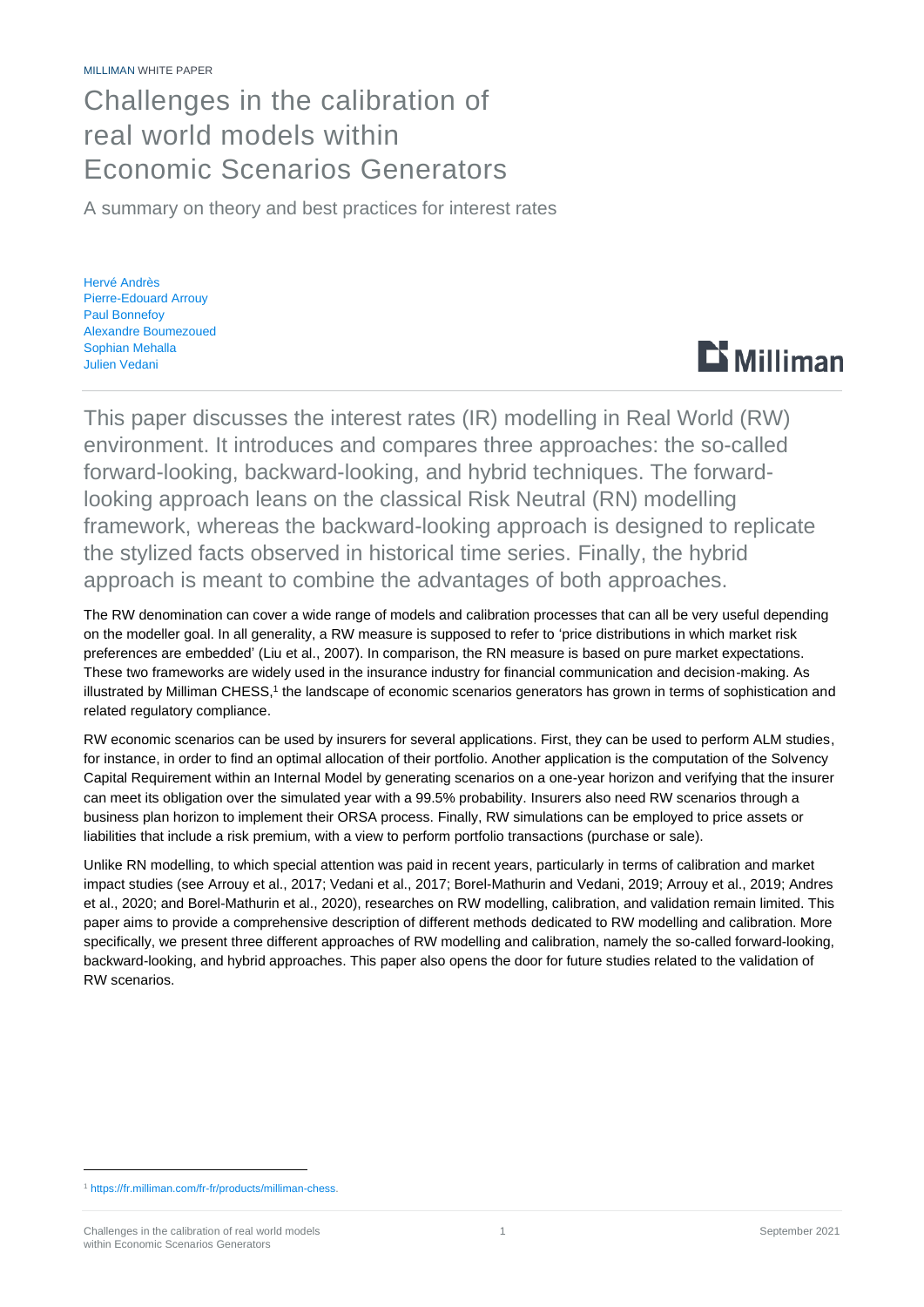## Forward-looking RW modelling – market risk preferences while keeping an equivalence with risk-neutrality

A RW model can be recovered by performing a change of probability measure from an original RN model thanks to Girsanov theorem (Girsanov, 1960). In practice, the idea is to include a (potentially time-dependent) risk premium in the model.

Hull et al., 2014, introduced a quite simple example of this change of measure. Consider a single-factor Markov model for the short rate  $r$ , under the RN probability  $Q$ :

$$
dr_t = \mu(r_t, t)dt + \sigma(r_t, t)dW_t^Q.
$$

The drift  $\mu$  and volatility  $\sigma$  are functions of the time and the short rate.  $W_t^Q$  is a Brownian motion under  $Q.$  Setting  $\mu(r,t) =$  $a(b - r)$  and  $\sigma$  constant yields the well-known Vasicek model. Various alternative choices for the drift and volatility coefficients can be made (see in particular Brigo and Mercurio, 2007, for a thorough survey). Applying Girsanov theorem, one simply gets the associated RW dynamics under the RW probability  $P$ :

$$
dr_t = (\mu(r_t, t) + \lambda(r_t, t))dt + \sigma(r_t, t)dW_t^{\mathcal{P}}.
$$

The risk premium  $\lambda$ , reflecting the market price for interest rates risk, can be a function of the time and the short rate and can be calibrated on historical data or future expectations/targets. Note that, in general, forward-looking models therefore still rely on historical data for calculating the risk premiums, while the underlying RN dynamics may also involve the use of historical series through, for example, inter-forward rates correlations calibration within market models, see Arrouy et al., 2017.

A structural property of forward-looking approach is that the volatility process remains the same in RN and RW environments. That might be seen as a strong assumption since the market implied and historical volatilities are different in practice. This can be attributed in large part to the fact that market expectancies are forward-looking estimates not compatible with the historical backward-looking estimates based on time-series and historical statistics. This link between historical and implied volatilities has been studied in a relatively limited number of references, see Christensen and Hansen, 2002.

The forward-looking approach has the advantage of preserving the consistency between RN and RW modelling. It may be particularly convenient for some applications, such as when coherent forecasts are required for both realized (level of equity and interest rates) and implied RN quantities (implied volatility, implied default probabilities). Moreover, it allows to leverage the extensive literature on RN calibration. Nevertheless, forward-looking approaches suffer from major drawbacks as they fail to replicate main stylized facts, such as the asymmetry or the non-stationarity of the historical time series. This can be an issue for some applications such as portfolio allocation or economic capital calculation, from both a methodological and regulatory standpoint.

### Backward-looking RW approach

As an alternative to forward-looking methods, the RW measure can be induced by a backward-looking model calibration relying on time series. Such an approach appears to be relevant to capture the key historical features of the risk driver using a proper statistical approach, in order to derive future scenarios that are coherent with the historical observations. This is a strong Bayesian assumption that one possesses a useful *a priori* on what is going to happen in future years. Indeed the underlying processes (yields, returns,...) are barely stationary.<sup>2</sup>

Nevertheless, this approach is often used to capture realism in projections. For example, as far as IR models are concerned, a mean-reversion model can be useful for long-term projections. Another possibility can be the use of expertise of asset management specialists to introduce *a priori* targeted values for the simulated quantities (e.g., middle or long-term mean targets for IR and for indices). Note that by nature, backward-looking models don't necessarily have risk neutrality even as a limiting case of the parameters, for example, they aren't necessarily 'term structure models' in the sense used in risk-neutral formulations.

This practical backward-looking approach is currently used for multiple applications, including economic capital models and asset allocation.

<sup>&</sup>lt;sup>2</sup> As presented below, some alternative (recent and still in progress) backward-looking approaches using fractional Brownian motions allow to simulate nonstationary RW processes.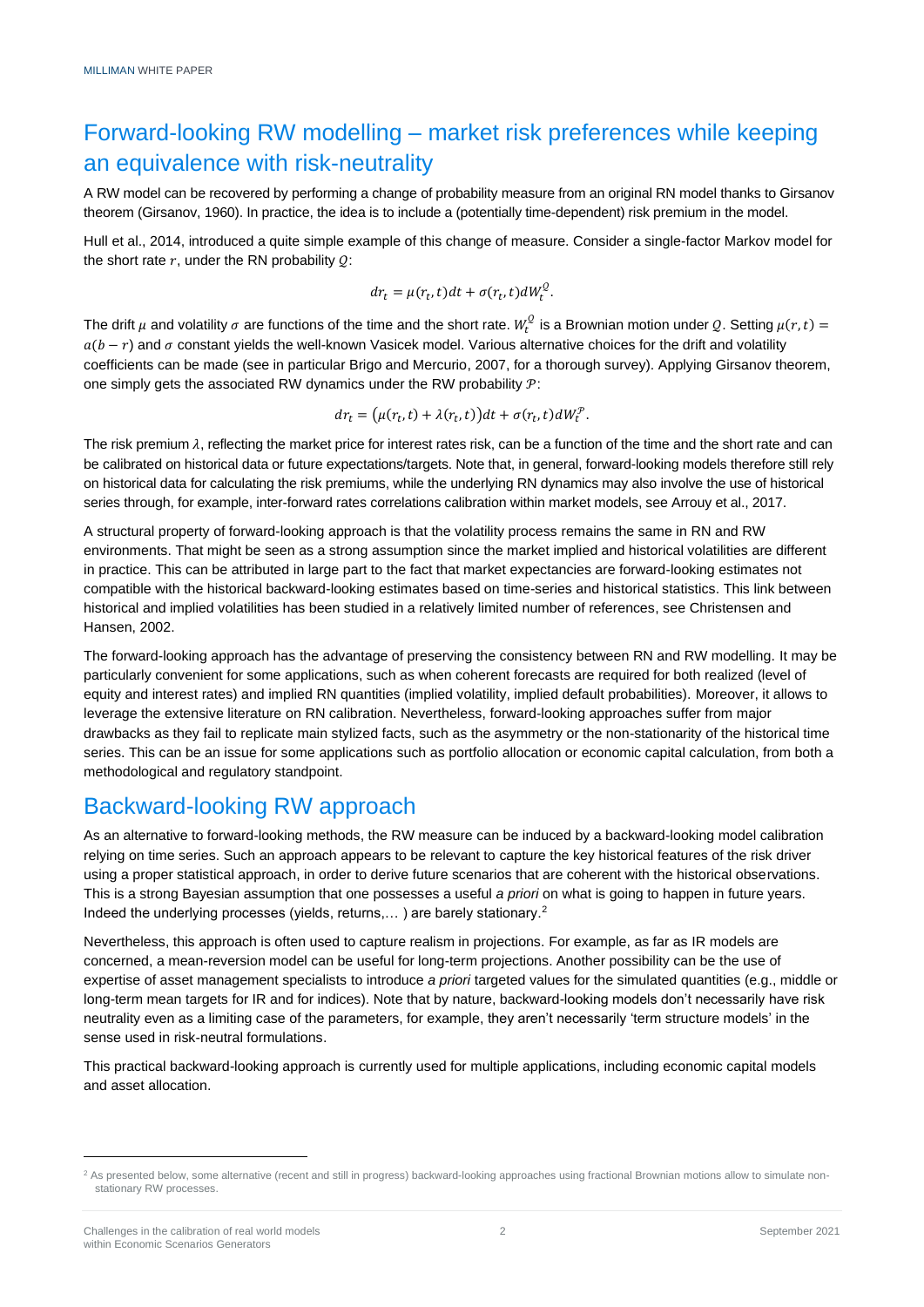#### **EXAMPLE OF BACKWARD-LOOKING IR MODELS**

Key criterion when selecting an RW model for any projection is to compare various possibilities depending on the projections realism and the goal of the user.

In all generality, a yield curve (e.g., for maturities 1 to 30) can be largely explained as a linear combination of three principal components, the so-called level, slope, and curvature. These are easily captured through a Principal Component Analysis (PCA). In order to model quantities that are historically stationary, the PCA is generally applied on a transformation of the rates curve. For example, one can work on the log-ratios or the differences. In the former case, a shift can also be applied in order to be able to model negative rates. If one considers a model that describes the rates curve through its variations (log-ratios or differences), then the PCA writes:

$$
\Delta r_m(t) = \alpha c_m^1 + \beta c_m^2 + \gamma c_m^3,
$$

where  $\Delta r_m(t)$  is the variation of the interest rate of maturity m,  $(\alpha, \beta, \gamma)$  are the three parameters defining the model and where  $(c_m^1)_{1\le m\le 30}$  is the first "level" component,  $(c_m^2)_{1\le m\le 30}$  is the second 'slope' component and  $(c_m^3)_{1\le m\le 30}$  is the third 'curvature' component.



#### **FIGURE 1: EXAMPLE OF HISTORICAL IR PRINCIPAL COMPONENTS (3 FIRST PRINCIPAL COMPONENTS OF A PCA)**

This simplification leads to various projection models for the interest rates  $r_m(t)$ . They differ in the way of modelling the series  $(\alpha_t, \beta_t, \gamma_t)_t$  (e.g., prescribing a Vasicek dynamics for each coefficient) so the complexity is limited to a fixed number of random factors (three factors in the previous example). An alternative simplification scheme is the Nelson-Siegel (NS) model used in particular in Diebold and Li, 2005. Under the NS model, the curve is parametric and relies on four parameters  $(\beta_0, \beta_1, \beta_3, \lambda)$ :

$$
\Delta r_m = \beta_0 + \beta_1 \frac{1 - e^{-\frac{m}{\lambda}}}{\frac{m}{\lambda}} + \beta_2 \left( \frac{1 - e^{-\frac{m}{\lambda}}}{\frac{m}{\lambda}} - e^{-\frac{m}{\lambda}} \right).
$$

In practice, once  $\lambda$  is calibrated, this scheme writes as a version of PCA modelling with components  $f_m^1 = 1$  ,  $f_m^2 = \frac{1-e^{-\frac{m}{\lambda}}}{\frac{m}{\lambda}}$ 

and 
$$
f_m^3 = \frac{1 - e^{-\frac{m}{\lambda}}}{\frac{m}{\lambda}} - e^{-\frac{m}{\lambda}}
$$
.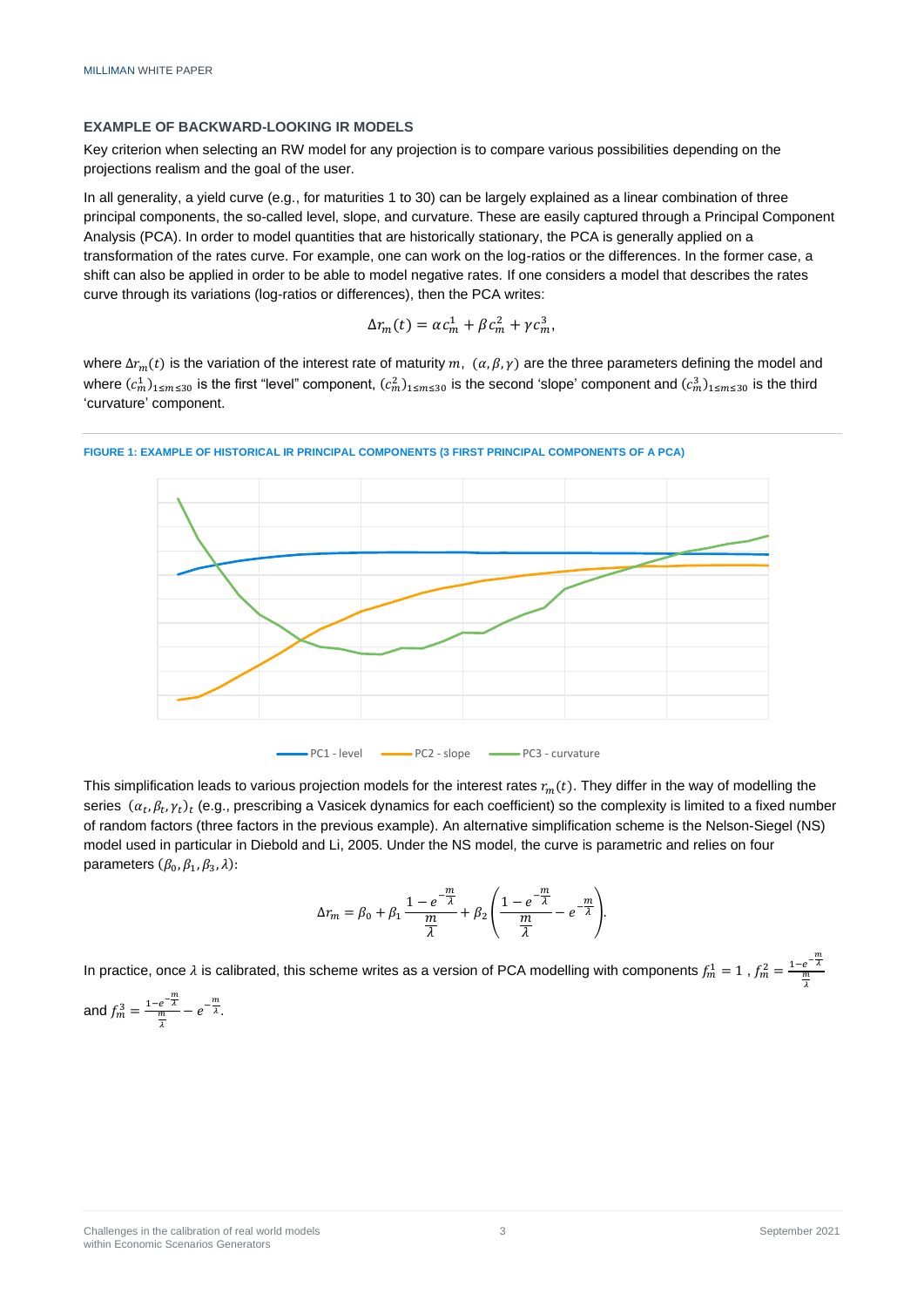#### **FIGURE 2: EXAMPLE OF NELSON-SIEGEL FUNCTIONALS**  $(\lambda = 2.337)$



As one can see, the Nelson-Siegel and PCA components have similar shapes, with some differences however for the second principal component. Similarly to the PCA scheme, it is possible to use this parametric framework and a model to project the  $(\beta_0,\beta_1,\beta_2)$  as a time series based on a given stochastic diffusion (e.g., Vasicek model) in order to recover RW forecasts for  $r_m(t)$ . It is possible to consider an additional second curvature component which defines the Nelson-Siegel-Svensson (see Svensson, 2005) model. It is in use, for example, by central banks such as the Federal Reserve (see Gurkaynak et al., 2007) or the European Central Bank (see Coroneo et al., 2011).

Let us make two remarks before moving to the calibration of backward-looking models.

First, the two provided examples can lead one to think that the backward-looking approach reduces to PCA models but the backward-looking approach is in fact more general. It includes any approach which is driven by historical data and is able to reproduce its main characteristics. In this section, we took PCA models as example since they have a strong ability to catch the general aspect of historical data. In fact, PCA models are not only used within backward-looking approaches but also within forward-looking approaches. In particular, PCA can be used in RN market-consistent IR models, to assess inter-forward rates correlations (e.g., in Libor Market Models with or without displaced diffusion and stochastic volatility).

Second, the use of some backward-looking RW models, in particular those without mean-reversion or prescribed volatility targets can lead to uncontrolled simulations of yield curves, especially for middle- to long-term horizons. This aspect is not essential<sup>3</sup> for some applications but simulations should be checked to verify that yield curves do not diverge 'too far' away from term structure explanation.

#### **CALIBRATING THE MODEL**

The model calibration may seem straightforward but can raise some questions. The backward-looking calibration requires a set of historical data and to optimize the parameters to best fit these data. The optimization program is generally either a likelihood maximization or a least squares program (see James & Webber, 2000).

The calibrated parameters may be highly dependent on the considered time-period of the data but also on the time-step between data points.

 Regarding the **considered time-period**, it is well known that financial data are barely stationary due in particular to specific stressed periods (bubbles, crises, national or international economic uncertainty,...) leading to a nonstationary volatility of data through time. To integrate this variation in stochastic behaviour of IR, leading to structural breaks in time series, it is possible to consider, and test, regime-switching models (see Gray, 1996; Ang and Bekaert, 2002). These models have shown good results to project short-term IR but the number of parameters is increasing, which often leads to a lack of stability.

<sup>3</sup> The first AAA RW-generator used in the U.S. also didn't have a mean-reversion property in its diffusion model.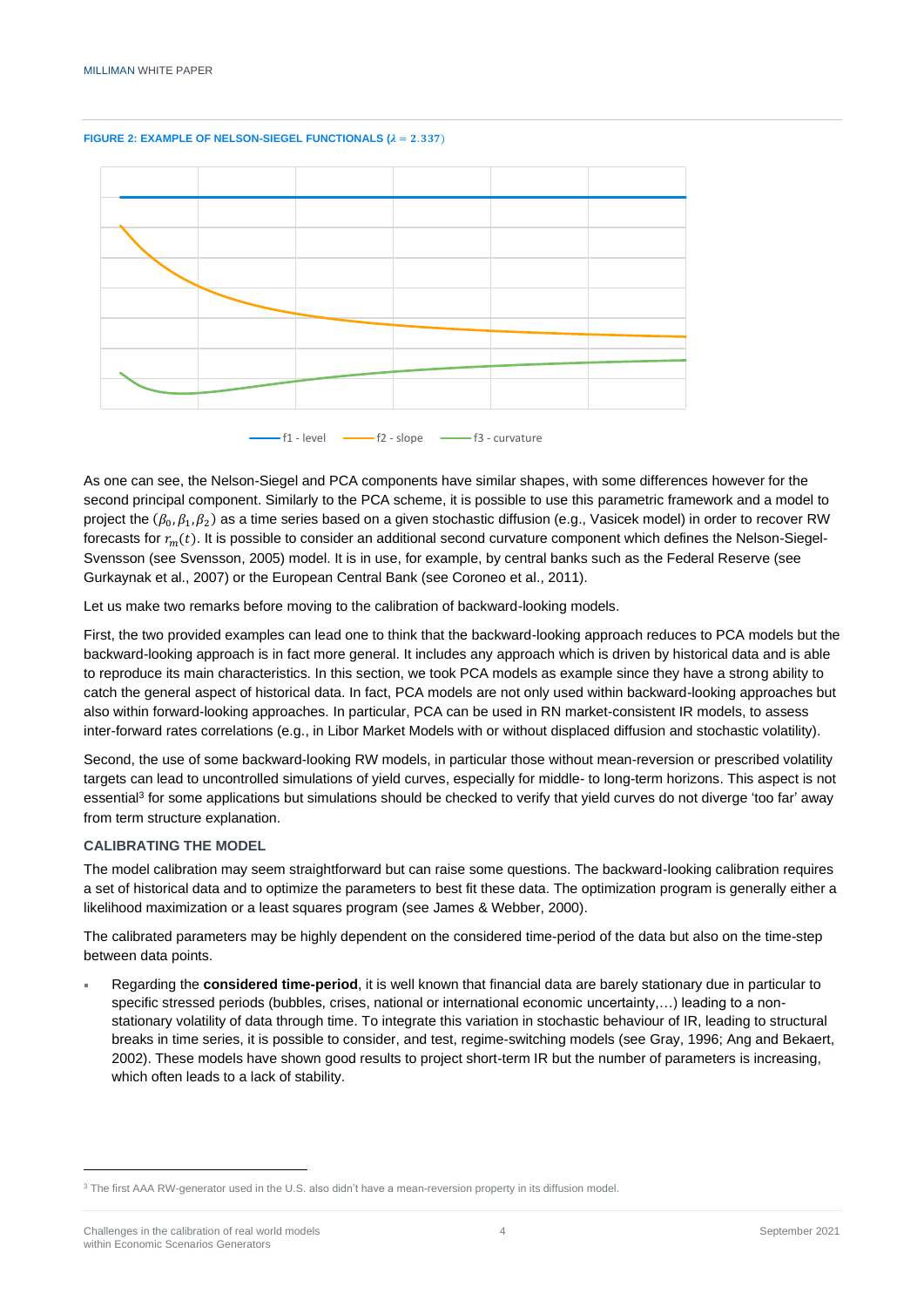- Overall, best practice would be to achieve an optimal tradeoff between using the largest historical dataset available and relying on relatively recent conditions that will better reflect future forecasts. In addition, a large set introduces stability in the calibrated parameters, which is valuable when the calibration set is regularly updated with most recent data.
- Considering the **time step**, the lack of stationarity can lead to great differences in estimation and simulation. The issue is linked with an autocorrelation of historical financial processes, a property that cannot be captured using Brownian motions to project future evolutions of interest rates. The autocovariance of a standard Brownian Motion  $(B_u)_{u\geq0}$  is:

$$
\mathbb{E}[B_s B_t] = \min(s,t) \ \forall s,t \in \mathbb{R}^+,
$$

which is not consistent with real market data. This problem is partly solved using fractional Brownian motions (fBM, see Sottinen, 2001; Oksendal, 2003). These processes can better capture the historical autocovariance of IR increments through a specific parameter, the Hurst index  $H \in (0,1)$  that account for more general autocorrelation functions. In particular, choosing  $H > \frac{1}{3}$  $\frac{1}{2}$  allows to model processes with long memory. Denoting a fBM of Hurst index H by  $(B_u^H)_{u\geq 0}$ , we have:

$$
\mathbb{E}[B_s^H, B_t^H] = \frac{1}{2} (|t|^{2H} + |s|^{2H} - |t - s|^{2H}).
$$

Observe that the standard Brownian motion can be recovered with  $H=\frac{1}{2}$  $\frac{1}{2}$ . The *H* index has a great impact on the volatility process as shown in the figure below.

In their seminal paper, Gatheral et al., 2018, showed that the log-volatility of the main stock indexes essentially behaves as a fBM with Hurst index of order 0.1. Since then, models based on fBM have become very popular and represent an active field of research in financial mathematics. Besides, fractional models don't generate trajectories presenting volatility clustering, which is largely acknowledged as a stylized fact in historical data. Instead, GARCH or regime-switching models allow describing this phenomenon. Once again, there is no simple answer and any choice should be made under conservative motivations.



These backward-looking approaches show two major drawbacks. The first one is to assume distribution stationarity for future scenarios, framed by what happened in the past. The second is a limited ability of these models in their standard form to capture distributional targets, for example, from asset management experts, when the model calibration is fully driven by historical data. As a particular example, portfolio allocation is an area which benefits from the value of expert judgement in setting coherent assumptions, for example, for return on risk across asset classes, in view of avoiding outliers that may skew results.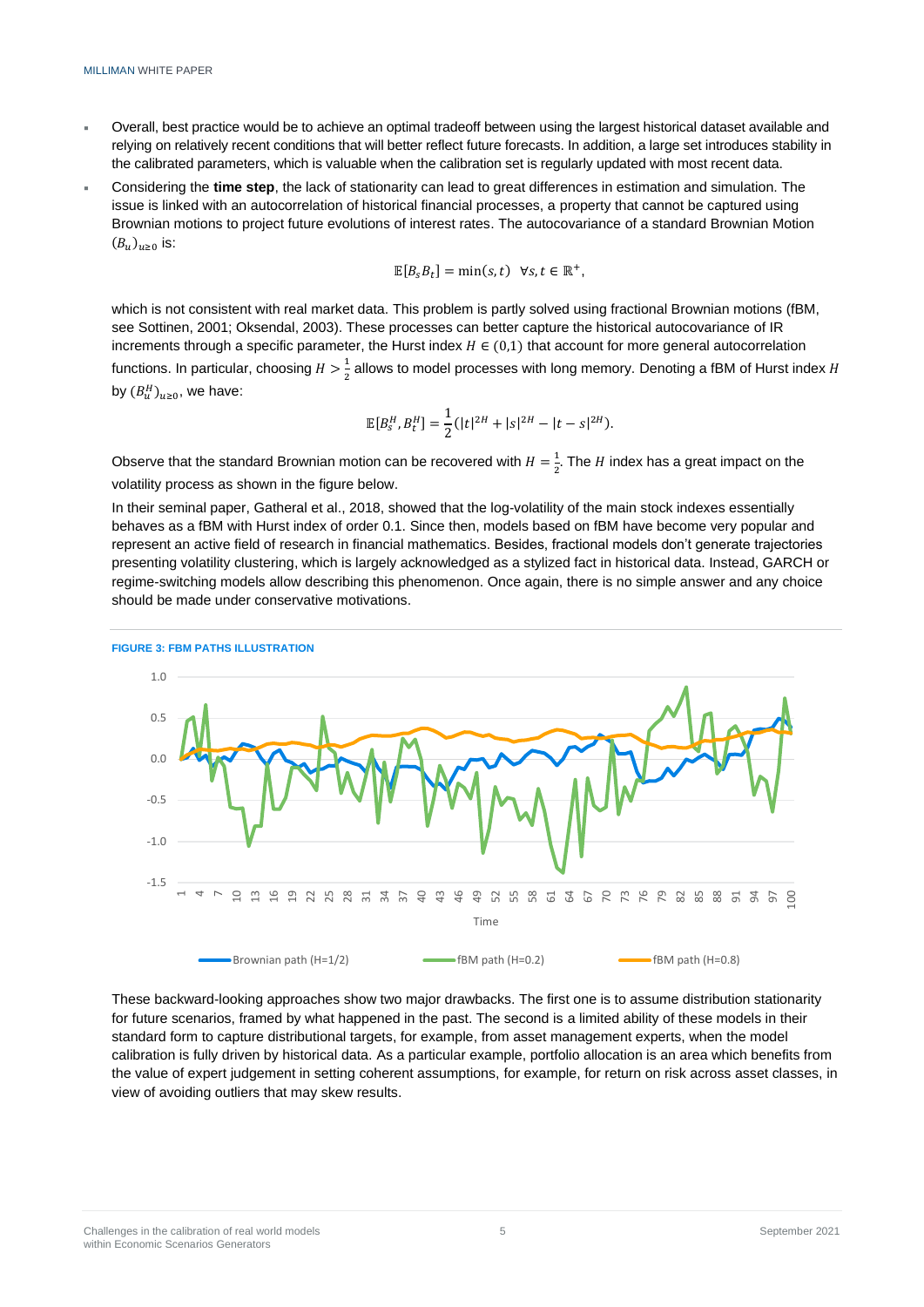## Towards hybrid method

Hybrid approaches expand the role of history in calibrations, beyond the forward-looking case, but make a point of maintaining the connection to the risk-neutral limit, which remains a limiting case for a certain parameterization. In other words, the hybrid approach aims to combine the advantages of both the forward-looking and the backwardlooking techniques:

- 1. By retaining the core structure of models that have been successfully used in RN modelling, due to their tractability, and as such preserving a coherence between the RN and the RW universe (forward-looking property)
- 2. By calibrating the parameters of the dynamics that drive the distributional properties of the model on past data (backward-looking character) to make the scenarios consistent with the observed historical features (volatility, dispersion, correlations…)

Let us consider as an example the two factors Gaussian model (G2++ for short; see Brigo and Mercurio, 2007, for more details) used to simulate the short rate  $r_t$ :

$$
r_t = x_t + y_t + \varphi(t), r_0 = r_0^*,
$$

where the processes  $(x_t)_{t\geq0}$  and  $(y_t)_{t\geq0}$  satisfy:

$$
dx_t = -ax_t dt + \sigma dW_t^1, x_0 = 0,
$$
  
\n
$$
dy_t = -by_t dt + \eta dW_t^2, y_0 = 0,
$$

with  $\varphi(t)$ , the deterministic function used to fit the initial yield curve,  $(W_t^1)_{t\ge0}$  and  $(W_t^2)_{t\ge0}$  two correlated Brownian motions under the RN probability Q, such that  $dW_t^1 \cdot dW_t^2 = \rho dt$ . When changing measure to RW measure this diffusion leads to:

$$
r_t = x_t + y_t + \varphi(t), r_0 = r_0^*,
$$

where the processes  $(x_t)_{t\geq0}$  and  $(y_t)_{t\geq0}$  satisfy:

$$
dx_t = -ax_t dt + \sigma \lambda^1(t) dt + \sigma dB_t^1, x_0 = 0,
$$
  

$$
dy_t = -by_t dt + \eta \lambda^2(t) dt + \eta dB_t^2, y_0 = 0,
$$

with  $(B_t^1)_{t\ge0}$  and  $(B_t^2)_{t\ge0}$  two correlated Brownian motions under the RW probability  $P$  and where  $\lambda(t) = (\lambda^1(t), \lambda^2(t))$  is the risk premium assumed deterministic. The correlation stays the same under  $\mathcal{P}$ :  $dB_t^1 \cdot dB_t^2 = \rho dt$ .

Under  $P$  or  $O$  it is possible to derive closed-form formulas for the volatility, dispersion, and correlation of interest rates using Ito's isometry. It should be noted that these formulas only depend on the so-called distributional parameters  $(a, b, \sigma, \eta, \rho)$  and not on the risk premium or the function  $\varphi$  (it is an advantage of using a Gaussian model). The volatility, dispersion and correlation within the G2++ model can then be compared to the same quantities estimated on the considered historical dataset. This enables a calibration of parameters  $(a, b, \sigma, \eta, \rho)$ . Then, using these parameters it is easy to calibrate a parametrization of the functions  $\varphi(t)$  and  $\lambda(t)$ . This leads to a three-step approach:

- Step 1: Calibration of parameters  $(a, b, \sigma, \eta, \rho)$  based on historical targets (volatilities, distribution dispersion, and historical correlations).
- Step 2: Assessment of the function  $\varphi(t)$  to replicate the initial yield curve (e.g., EIOPA RFR disclosure). For this purpose, we work again under the RN probability  $Q$  in order to be able to use the ordinary pricing formulas of the zero-coupon bonds.
- Step 3: Once all other parameters are estimated, use of economic expectations on long-term interest rates levels to estimate  $\lambda(t) = (\lambda^1(t), \lambda^2(t)).$

The figure below depicts the shape of simulated rates (1,000 random paths of Zero-Coupon rates of five-year maturity) using this hybrid method. In particular, the target mean and dispersion (orange lines and arrow) are compared with simulated quantities (red items).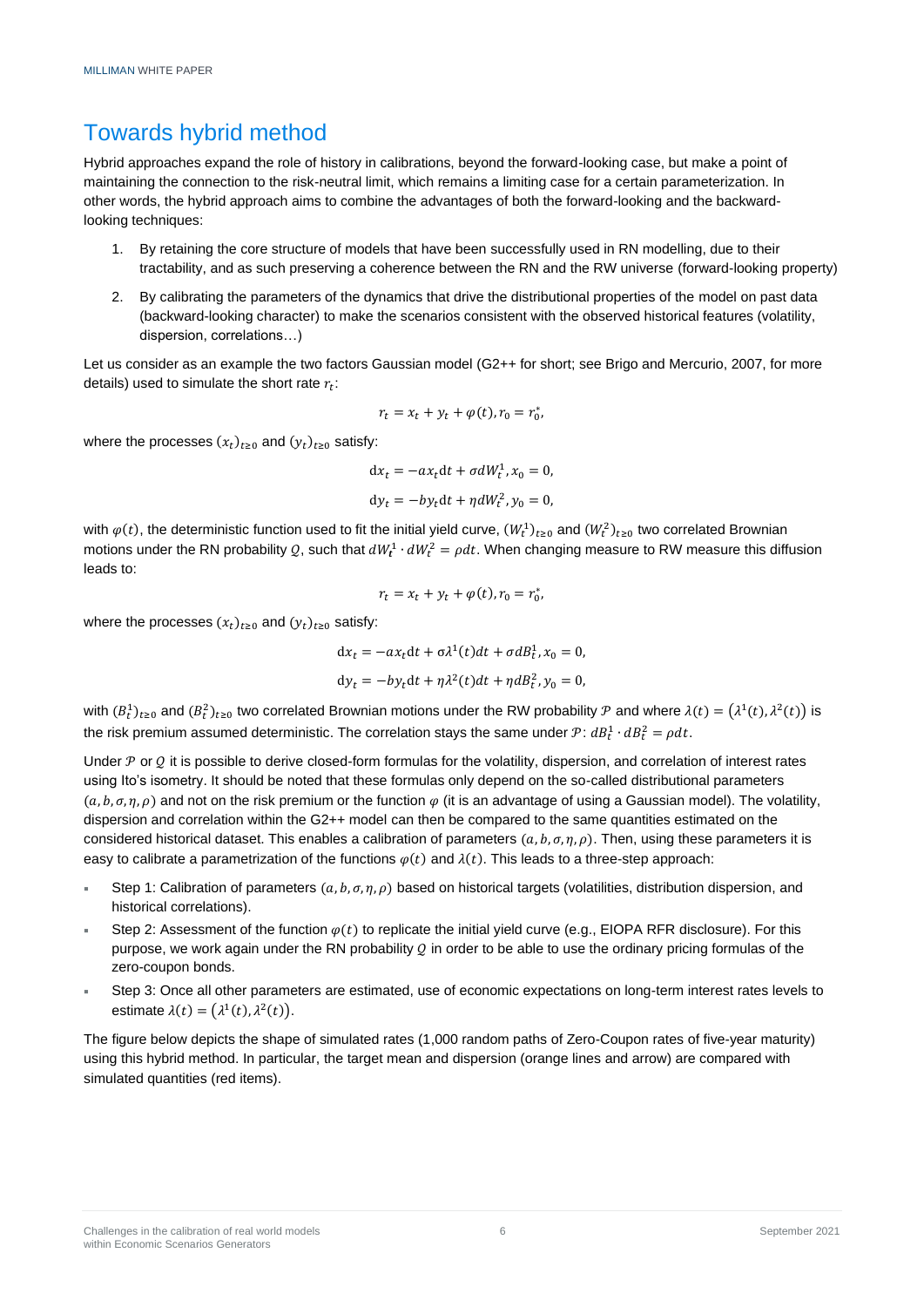

**FIGURE 4: HYBRID APPROACH ILLUSTRATION: THE STATISTICAL DISTRIBUTION OF 10 YEARS RW IR SIMULATIONS WITH 5-YEAR MATURITY ARE REPRESENTED.**

Before concluding, we summarize in the table below the pros and cons of the three presented approaches:

|                  | <b>Pros</b>                                                                                              | Cons                                                                                      |
|------------------|----------------------------------------------------------------------------------------------------------|-------------------------------------------------------------------------------------------|
| Forward-looking  | Consistent with RN models<br>×.<br>Allows reuse of the calibrated<br>m.<br>parameters in an RN framework | Fails to replicate stylized facts<br>$\blacksquare$<br>observed on historical time series |
| Backward-looking | Allows replication of historical<br>۰.<br>stylized facts                                                 | Inconsistent with RN models<br>٠                                                          |
| <b>Hybrid</b>    | Consistent with RN models<br>н.<br>Allows replication of historical<br>$\blacksquare$<br>stylized facts  | Possibly, less realistic shapes<br>٠<br>than those from the backward-<br>looking approach |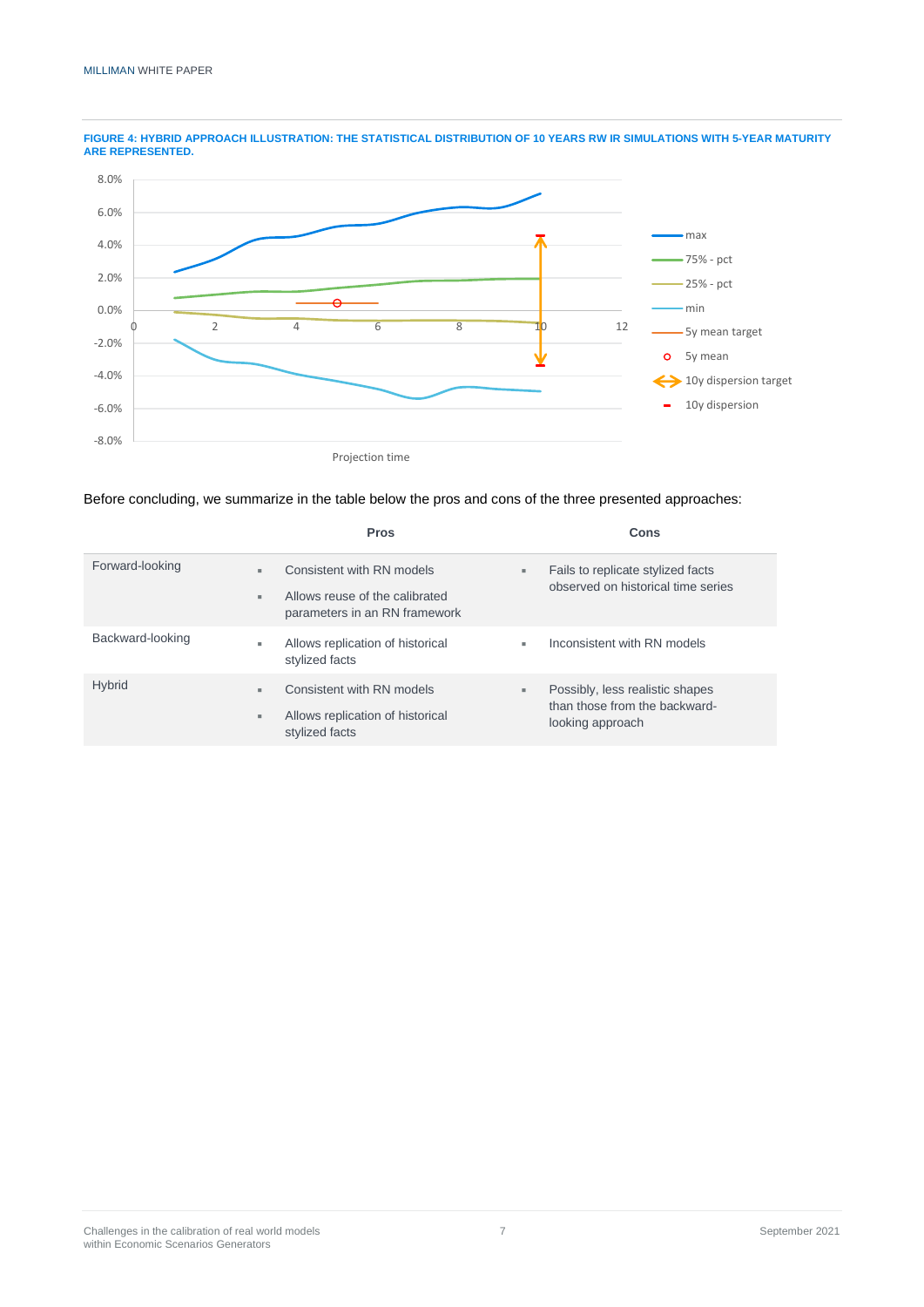## **Conclusion**

In practice, no specific RW framework is regulatory compulsory for insurance undertakings be it for short term (internal model one-year projections) or long term (ORSA projections, business plan horizon). A forward-looking, backward-looking, or hybrid model and calibration may be used as far as it is well justified, produces realistic evolutions and is consistent with the modelling objective. Overall, a legitimate model must be well understood by actuaries. Its parameters' stability through time should be checked, and all movements should lead to impact studies and level sets that may be plotted, used, and justified.

We recognize that the best 'one-size-fits-all' ESG solution is the one that provides the choice of different methods that work better for different applications / economic environments. For more insights, visit https://www.milliman.com/en/products/milliman-chess.

# $\mathbf{D}$  Milliman

Milliman is among the world's largest providers of actuarial and related products and services. The firm has consulting practices in life insurance and financial services, property & casualty insurance, healthcare, and employee benefits. Founded in 1947, Milliman is an independent firm with offices in major cities around the globe.

[milliman.com](http://www.milliman.com/)

#### **CONTACT**

If you have any questions or comments on this paper or any other aspect of Economic Scenarios Generation, please contact your usual Milliman consultant or the email address below: [chess@milliman.com](mailto:chess@milliman.com)

© 2021 Milliman, Inc. All Rights Reserved. The materials in this document represent the opinion of the authors and are not representative of the views of Milliman, Inc. Milliman does not certify the information, nor does it guarantee the accuracy and completeness of such information. Use of such information is voluntary and should not be relied upon unless an independent review of its accuracy and completeness has been performed. Materials may not be reproduced without the express consent of Milliman.